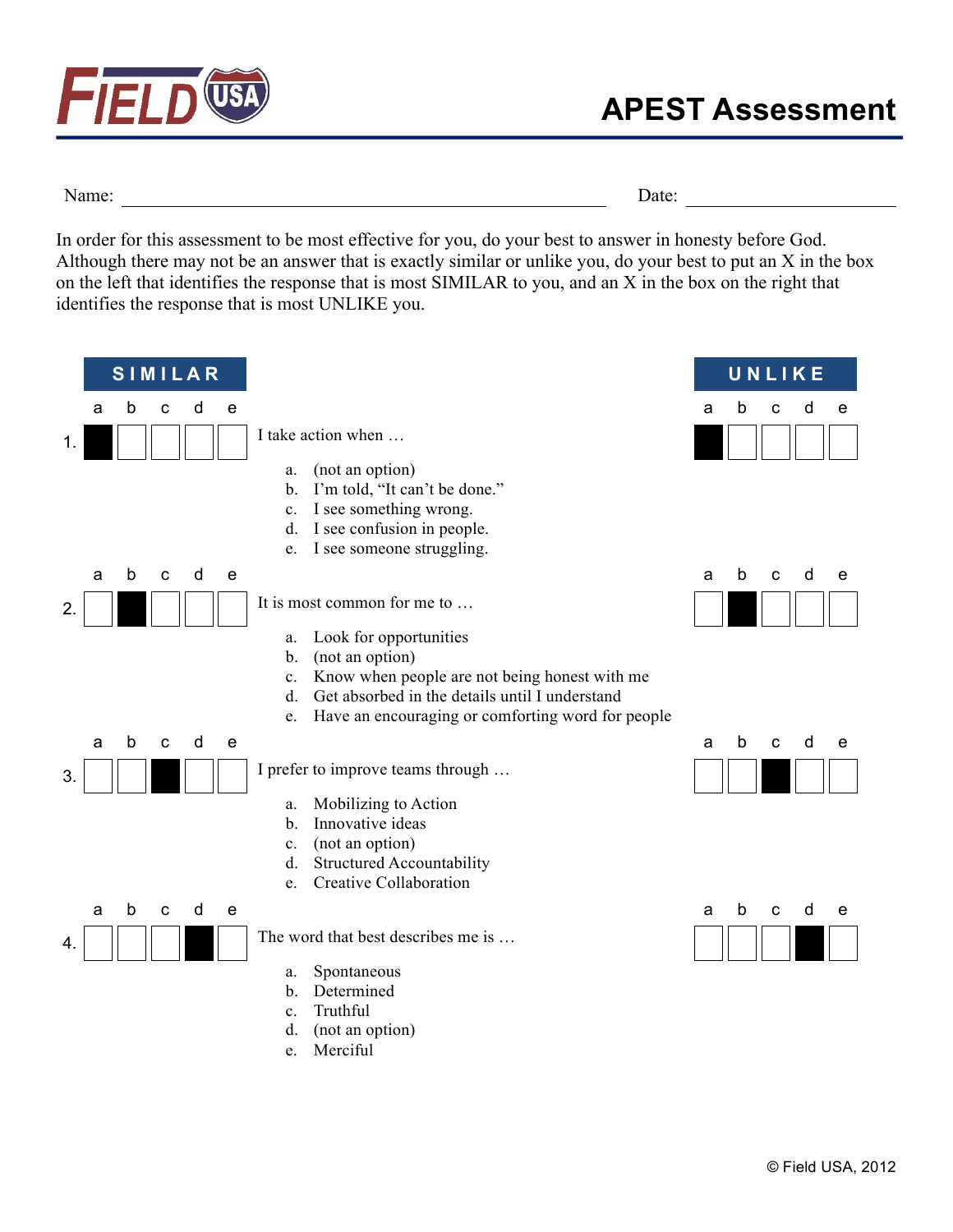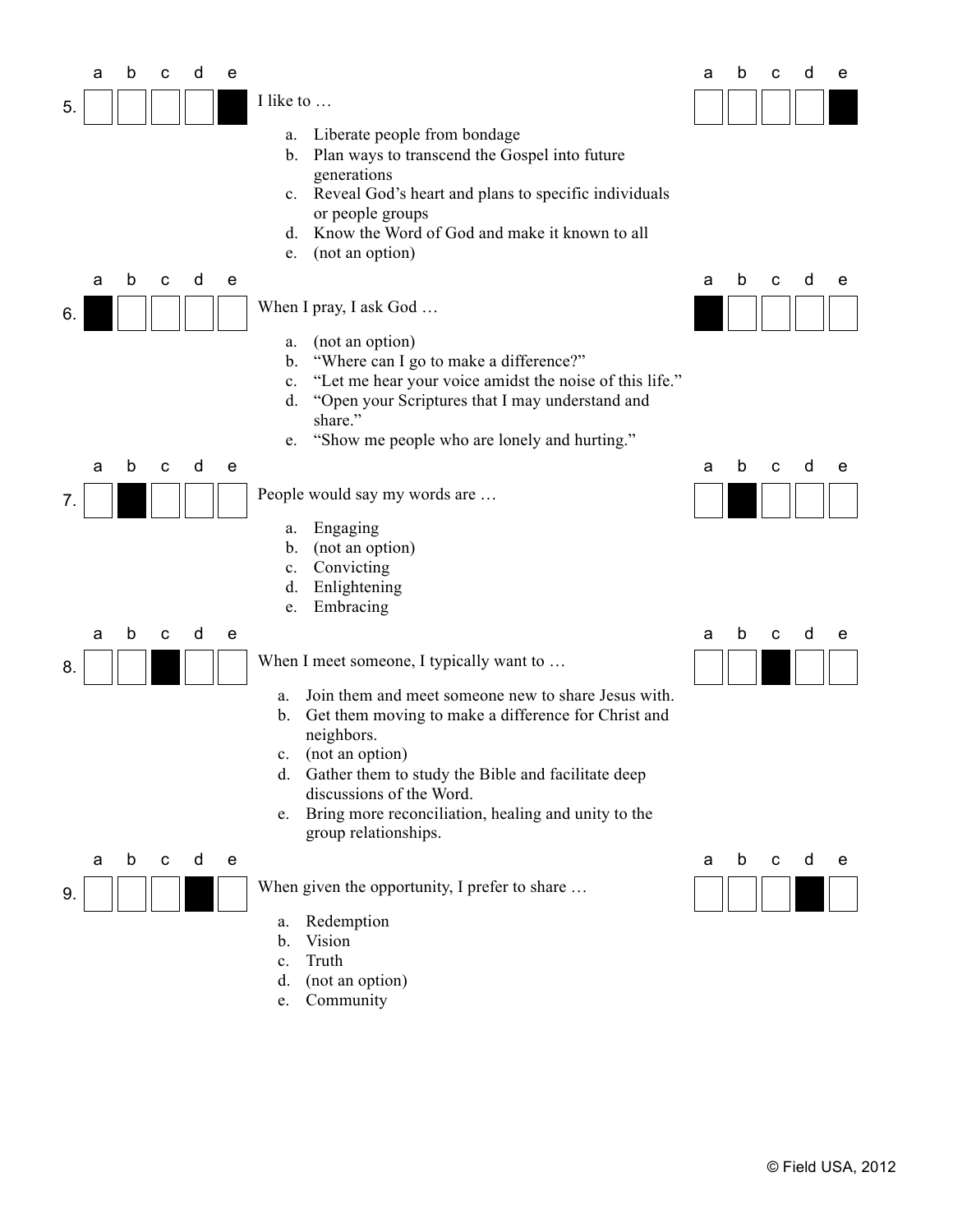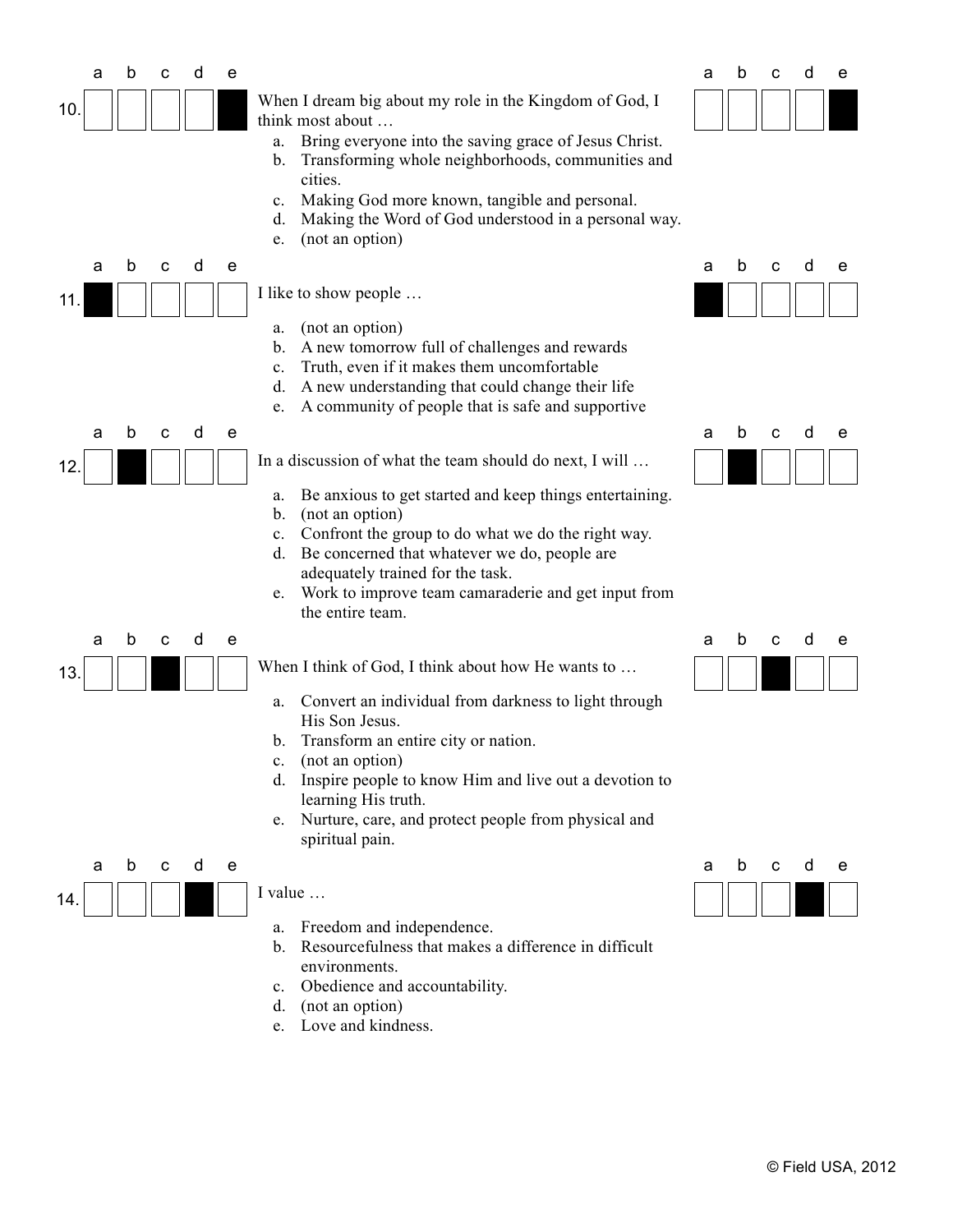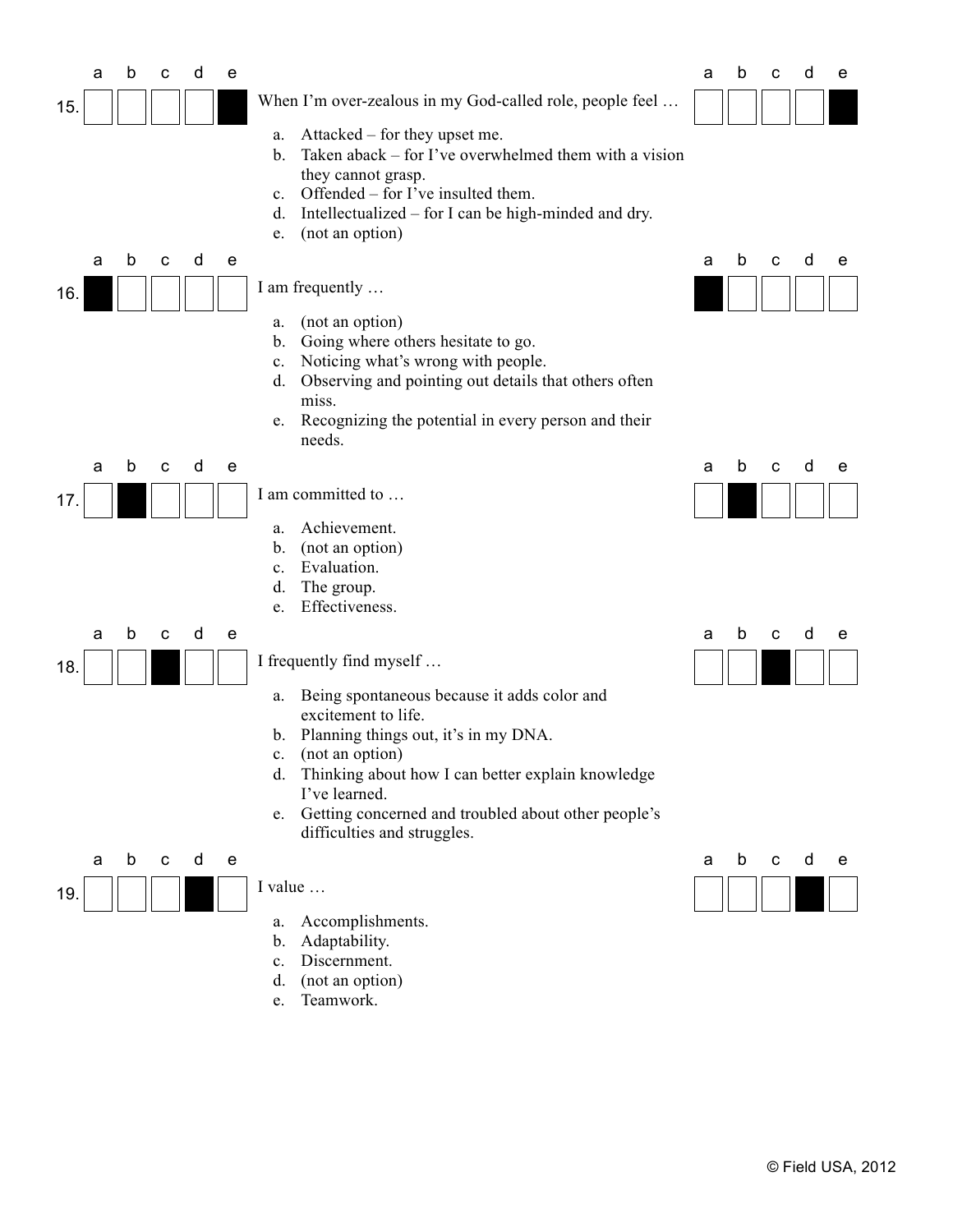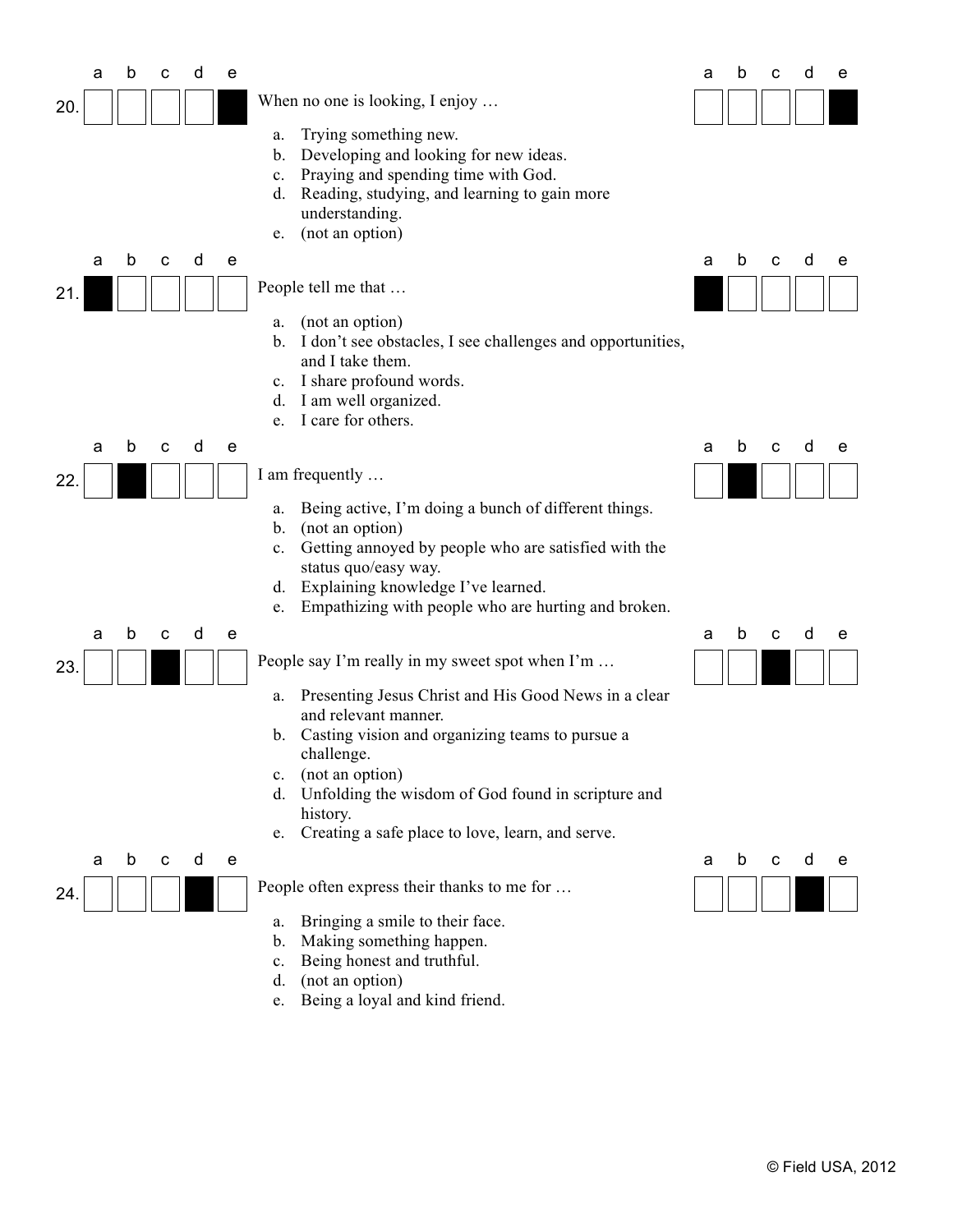

e. Relationships.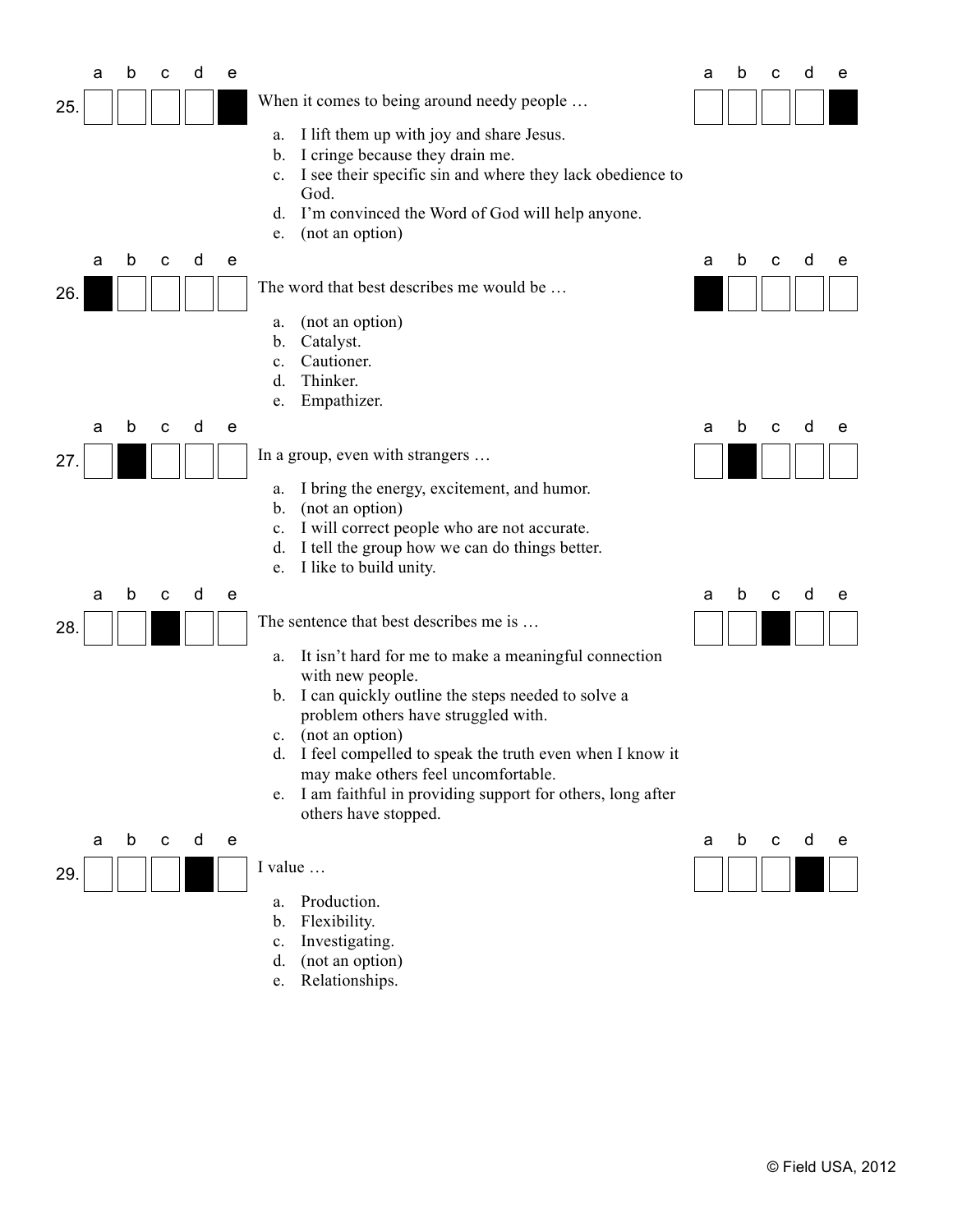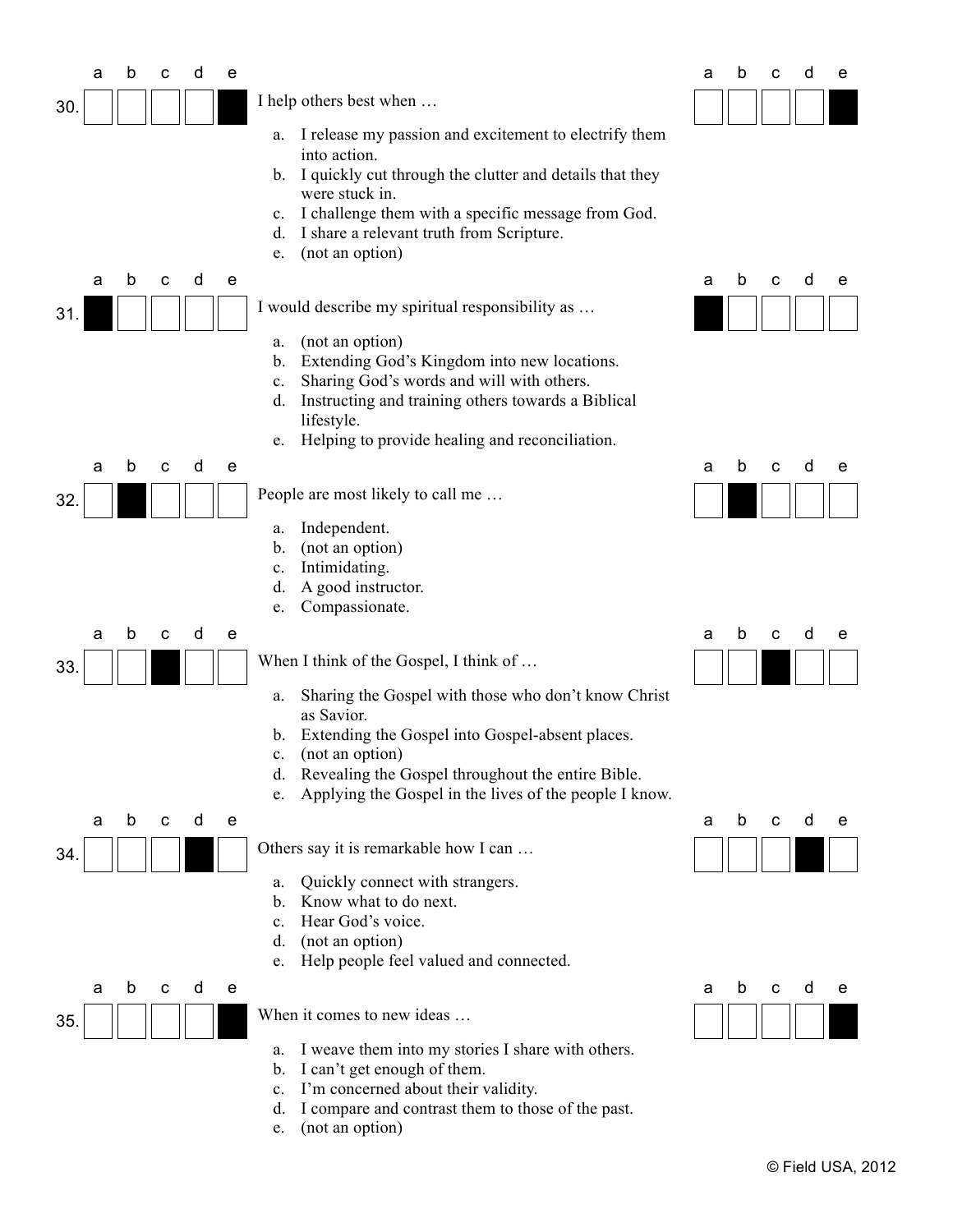